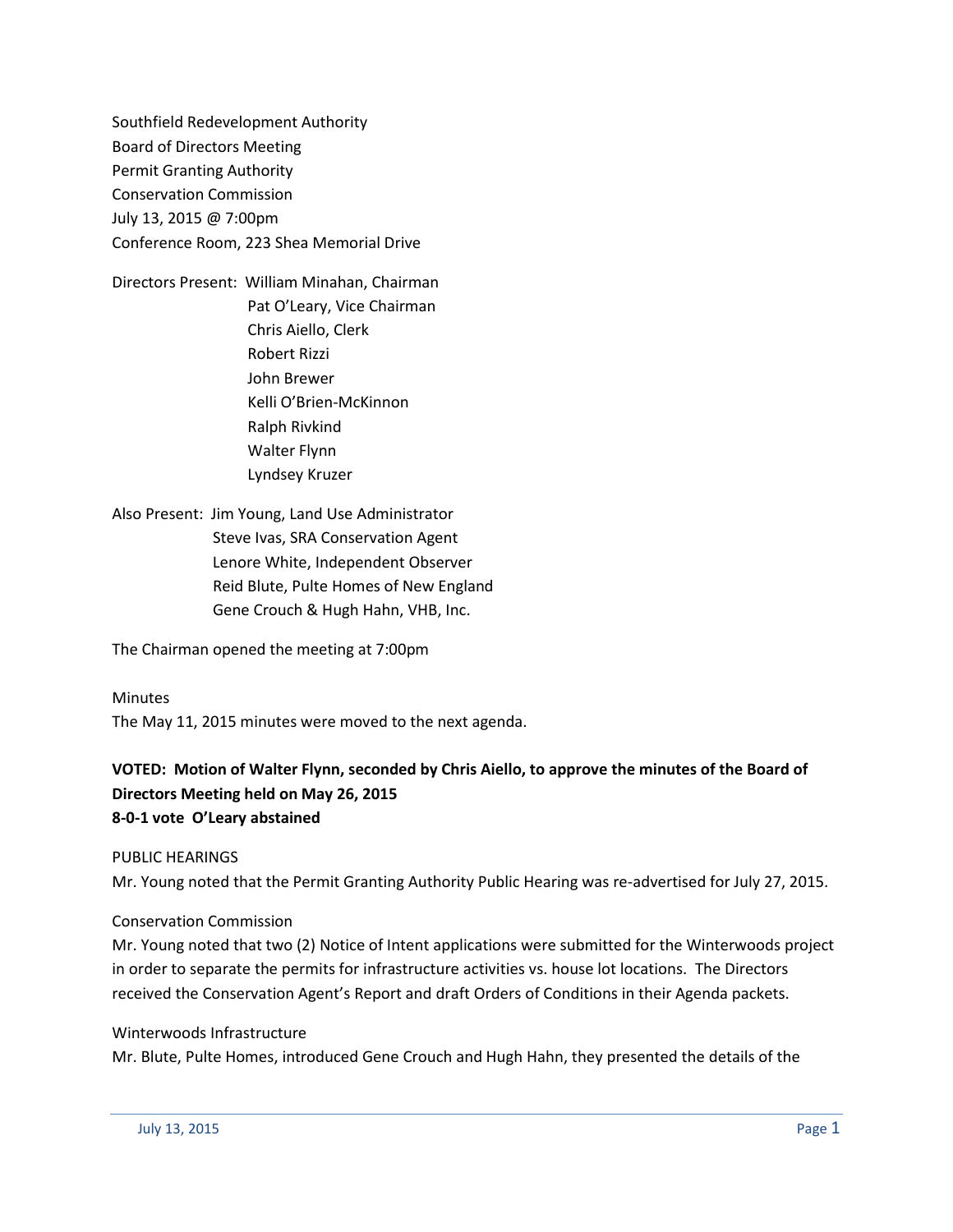infrastructure development including a stream crossing on Stonehaven Drive, storm water management, retention ponds, walking trails, and emergency access. The stream crossing would be constructed with an open-bottom concrete culvert. Portions of the infiltration basins would be located within the 50 ft. buffer zone of the Bordering Vegetated Wetlands (BVW), and the 100-200 ft. River Front Area. Discussion ensued on wetland mitigation that would be applied to the Winterwoods project.

## Winterwoods Residential

The Board was informed there would be 81 single family homes, 27 town homes in three-unit clusters, and two pocket parks. Work in the BVW buffer zone included foundations, site grading and landscaping for 30 single family house lots. Erosion and sediment controls would be installed and would remain throughout construction. No residential structure would be located within the 50 ft. buffer zone. Discussion ensued on invasive species control, deer browsing prevention, and restoration of wildlife habitat.

## Public Hearing Comments

Ms. White, Independent Observer, had a discussion with Mr. Crouch about her concerns with the total project footprint, flood storage and existing culverts.

Mr. Galluzzo, East Bridgewater, was informed that the road network would be built to SRA rules and regulations, and that any application for Site Plan approval would be provided to Weymouth DPW, Planning, Police and Fire Departments for review and comment.

Mr. Bromberg, Rockland, was informed that snow storage would not reach French's Stream, that there was a deed restriction on all transferred land for no residential structure within the 50 ft. wetland buffer, and that the project would not encroach on certified vernal pools.

# **VOTED: Motion of Walter Flynn, seconded by Kelli O'Brien-McKinnon, to close both Public Hearings Unanimous vote**

The Hearings closed at 7:55pm Board Measure 15-023

**VOTED: Motion of Lyndsey Kruzer, seconded by Walter Flynn, to approve the Notice of Intent for Winterwoods – Infrastructure DEP File #SE081-1161) and to issue an Order of Conditions, as presented Unanimous vote**

Board Measure 15-024

**VOTED: Motion of Walter Flynn, seconded by Lyndsey Kruzer, to approve the Notice of Intent for Winterwoods – Residential (DEP File #SE081-1162) and to issue an Order of Conditions, as presented Unanimous vote**

Partial Certificate of Compliance – Phase 1A Definitive Subdivision Plan

Mr. Young noted the resale of a townhouse on Parkview Street triggered a request from the closing attorney for a partial certificate of compliance on the Order of Conditions issued to LNR South Shore LLC. The Board was informed that LNR never applied for a blanket release of these parcels, and this was the first request ever received from all the lots sold on Parkview Street.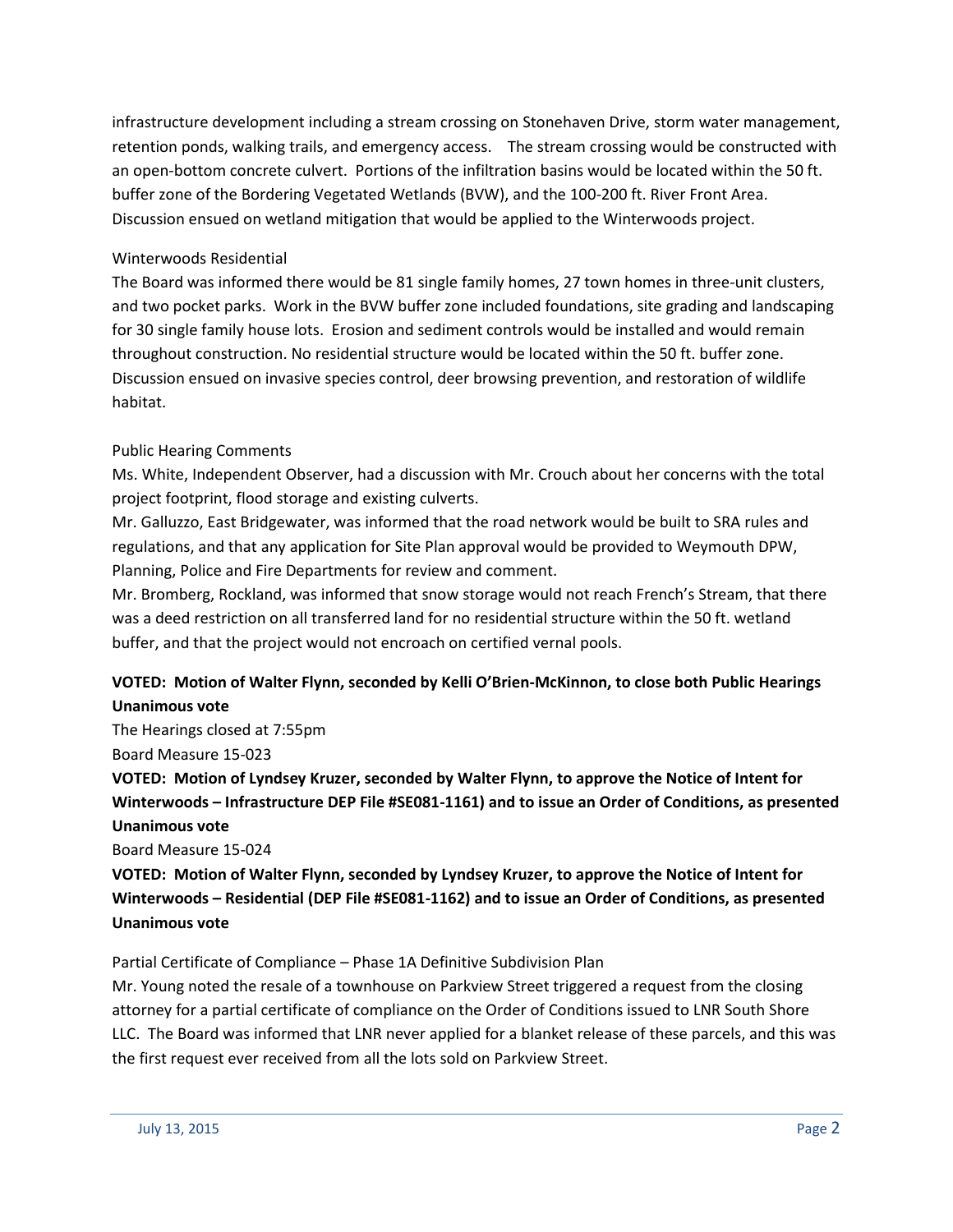### Board Measure 15-025 – Phase 1A DSP – Partial Certificate of Completion

**VOTED: Motion of Ralph Rivkind, seconded by Chris Aiello, to issue a Partial Certificate of Compliance to document that the work required under the Order of Conditions for DEP File #SE081-1005, as amended, is complete within the property located on Weymouth Assessor's parcel 90-597-94 Unanimous vote**

### Closing Documents for Dorset Park

Mr. Young noted that LStar was selling property to Dorset Park, and that SRA was required to provide three (3) documents (DDA Estoppel Certificate, Partial Release of the MOU, and Partial Release of Revenue Sharing Notice) in order for the sale to close. Signature on the Partial Release of Revenue Sharing Notice would be contingent upon LStar making the requisite payment to the NAVY. 0

#### Board Measure 15-026 Dorset Park Closing Documents

**VOTED: Motion of Chris Aiello, seconded by Ralph Rivkind, that in connection with LStar Southfield, LLC's transfer of property to Dorset park, LLC, the Chairman or the Vice Chairman (in the event of the Chairman's absence) of the Board of Directors of the Authority (each, an "Authorized party"), each acting alone, be and hereby is authorized and directed, in the name and on behalf of the Authority, to execute and deliver the DDA Estoppel Certificate, the Partial Release of Memorandum of Understanding, and the Partial Release of Revenue Sharing Notice, all as presented this evening, and any and all other similar instruments necessary or desirable, which such other instruments shall be in such form and to contain such terms and provisions as the Authorized party executing the same shall deem necessary or desirable, as conclusively evidenced by his or her execution thereof Unanimous vote**

#### Workgroup Status Update

Mr. Rivkind reported on the progress made on the DDA.

Mr. Young updated the Board of the status of the water leak located in the former NAVY water distribution system.

Ms. Kruzer noted that progress was being made on securing state funding for Parkway Phase II. Mr. Young provided status on FFTA land transfer by the NAVY. The Chairman assigned Mr. Rivkind of the Agreement Workgroup and Mr. Flynn of the NAVY Workgroup to get caught up on the language in NAVY's draft deed and attend any related meetings going forward.

Mr. Flynn reported the Master Plan was in the draft concept stage, that it was time for the Weymouth Town Planner to attend the meetings to be involved with pending zoning changes; and that the 25% design for the Parkway extension to Trotter Road was submitted to the State last week.

Mr. Young reported on the status of project applications for Dorset Park and Winterwoods, the Deeds being prepared for transfer of former SRA roadways to Weymouth, and the FY16 Vendor Contracts, The Treasurer was working with the three communities on transition issues, on DDA revisions and yearend financials.

Mr. Barry, LStar, updated the Board on approvals for the Phase 1 Trails plan, the status of land sales, the